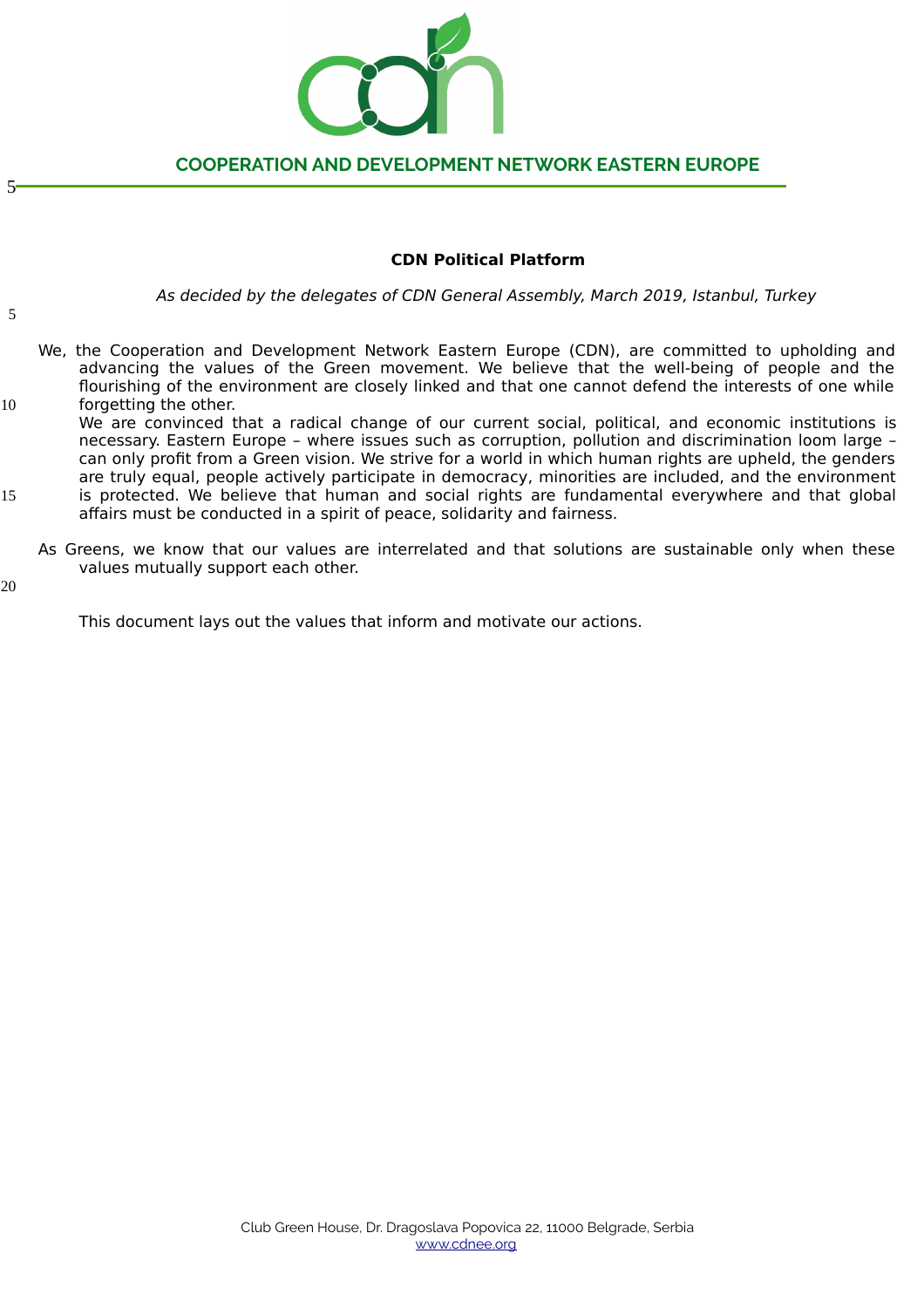

10

# **COOPERATION AND DEVELOPMENT NETWORK EASTERN EUROPE**

### **1 Democracy**

- We believe in democracy as one of the cornerstones of a free and just society. Democracy includes more than just elections – a strong and fair institutional framework, free and diverse media, human rights, and economic and social equality are all crucial. It is especially important that our political structures are inclusive and give a voice to minorities and the disenfranchised. We strive for a democracy that enables and encourages active participation in the shaping of our common future. 25
- 30

### **1.1 Democracy**

We believe in democracy as the fairest way of governance. But for democracy to fulfil this promise all citizens must have equal rights and the capacity to be involved in decision-making processes. Election systems must be representative and inclusive in order to give a voice to the disenfranchised and to avoid the unjust accumulation of power. We support self-governance at the grass-root level as the most non-discriminatory and just manifestation of democratic governance. We believe in self-determination as all people's right to pursue their political status or cultural development without external interference. 35

40

We stand for actively engaged civil society as an integral part of democracy. An appropriate environment for a sustainable and well-functioning civil society is of utmost importance for the development and stability of democratic practices. Voluntary action and active citizenship is an important tool to strengthen democracy.

45

We demand:

- democratic governance in all social and political institutions;
- the implementation of grass-root methods on all levels of governance;
- that community activism and human solidarity be encouraged by the legislative framework;
- the recognition and validation of voluntary work by employers and educational institutions;
- the guarantee of youth participation in institutional politics;
- that the voting age is lowered to at least 16.

### **1.2. Human rights and the rule of law**

55

50

We believe that human rights are universal. A democratic society must ensure the protection of individual liberties, human rights and the rights of minorities. Freedom of expression and speech must always be respected. We acknowledge that respect of human rights cannot be guaranteed without recognizing and combating hate speech, which affects the most vulnerable groups in society.

- The protection of human rights depends on the rule of law. Equality before the law is an imperative for all societies for it ensures that all people, regardless of their status, get equal access to the rights they are entitled to. It furthermore allows governmental decisions to be challenged on an equal footing.
- The rule of law both depends on and enables transparency, which is an crucial element and backbone of democratic societies. Transparency provides powerful tools that enable people to hold their governments to account and help prevent abuse of power and corruption. We believe that transparency and rule of law are not only a matter of justice, but it further enables people to empower themselves. 65
- We demand: 70
	- open and accessible government documents;
	- fair and accessible legislative processes;
	- that states recognise and fight hate speech;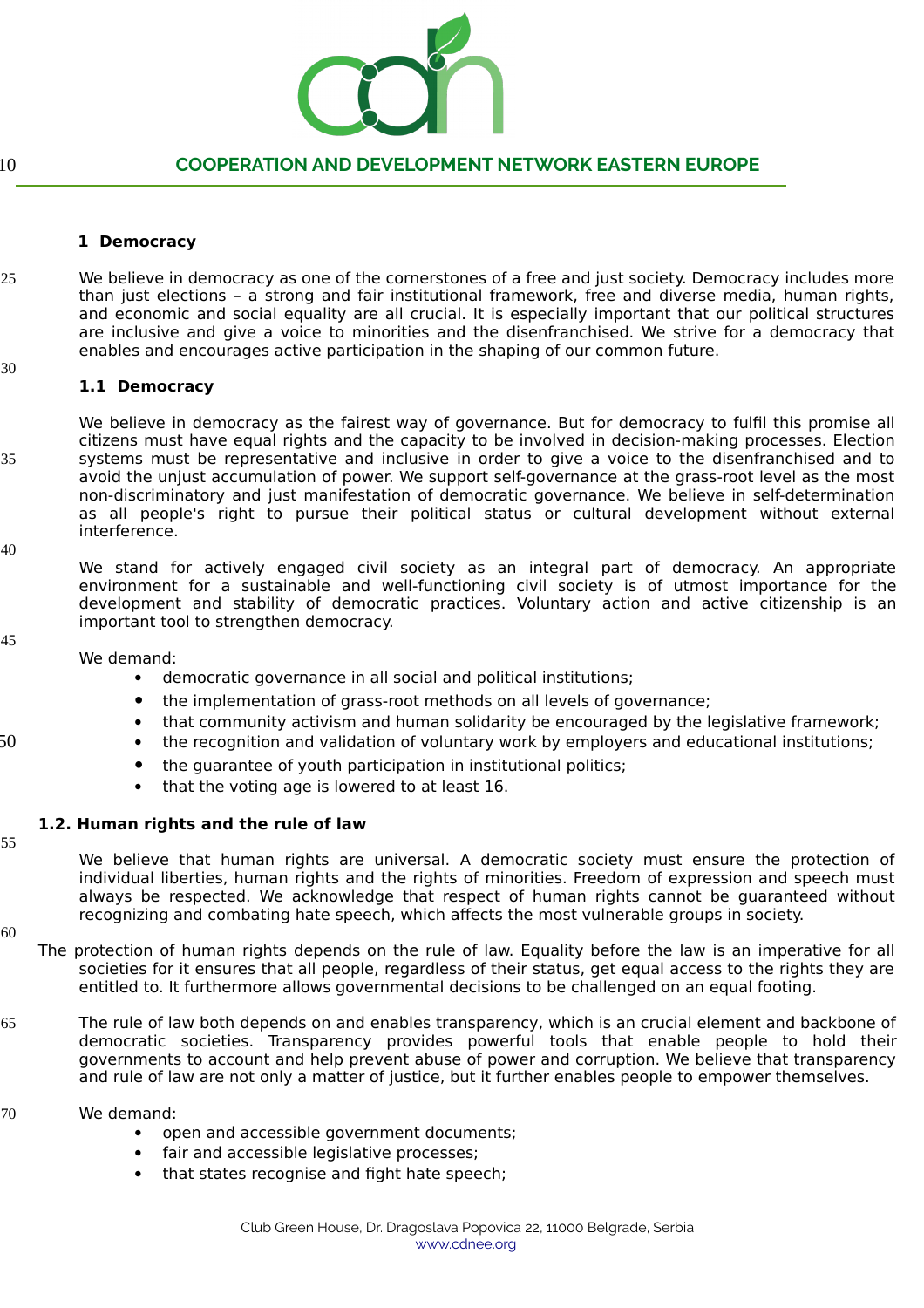

that laws are designed in accordance with people's rights;

# **COOPERATION AND DEVELOPMENT NETWORK EASTERN EUROPE**

the active participation of civil society in the design and management of public institutions;

|    | • that governments ensure full and equal access to justice for all citizens.                                                                                                                                                                                                                                                             |
|----|------------------------------------------------------------------------------------------------------------------------------------------------------------------------------------------------------------------------------------------------------------------------------------------------------------------------------------------|
| 80 | 1.3 Media and digital rights                                                                                                                                                                                                                                                                                                             |
|    | A free, diverse and critical media landscape is crucial to a well-functioning democracy, allowing citizens<br>to express their views, gain information, and engage in political deliberation. We believe that only a<br>media that is not controlled by a few big enterprises can fulfil its role in holding governments<br>accountable. |
| 85 | Media must be supported in this task by adequate transparency laws and the protection from<br>government interference and arrest.<br>The internet has quickly become one of the main public spaces where people gain and exchange                                                                                                        |
|    | information, both among themselves as well as with those who are in positions of government. For the<br>internet to remain a space where society can meet and deliberate, we must ensure that the internet is                                                                                                                            |
| 90 | free from mass surveillance both by government and commercial entities. New online forms of<br>participatory democracy and culture must be explored. We must encourage the formation of free and<br>open online social spaces that are self-governed and inclusive.                                                                      |
|    | We demand:                                                                                                                                                                                                                                                                                                                               |
|    | • an end to censorship and threats to free media - both online and offline;<br>a media law that ensures that media is not controlled by the economic elite advancing their<br>$\bullet$<br>own interests;                                                                                                                                |
|    | $\bullet$ an and to the detection and impulsement of issues lieter.                                                                                                                                                                                                                                                                      |

- an end to the detention and imprisonment of journalists;
- the protection of journalists' sources and whistleblowers;
- an end to invasions of privacy online both by governments and by companies;
- support for alternative online communities that function according to principles of selfgovernance and inclusion;
- net neutrality, which implies treating all Internet communications equally;
- affirmative action programs that foster the active participation of women and other disadvantaged genders in the digital sphere;
- ensuring equal access for everyone regardless geographical disbalances.

#### $10$

## **1.4. Solidarity against nationalism**

An inclusive society and long term sustainable prosperity can only be achieved with a defeat of exclusionary ideologies such as right-wing nationalism and populism. When the populist narrative is applied to social policy, economics or politics it leads to economic instability, social unrest, conflicts and warfare. Nationalist and xenophobic political agendas further weaken the disenfranchised and strengthen the powerful. Nationalism is often bound up in racism and bigotry, organising against which is a key part of Green politics.

We believe solidarity to be a foundation on which all progress is built. We stand for cooperation and mutual collaboration as solutions to the split societies that exclusionary ideologies create. We demand:

the rejection of politics of division and politics that seek to use nationalistic or any other kind

15

75

ገበ

05

15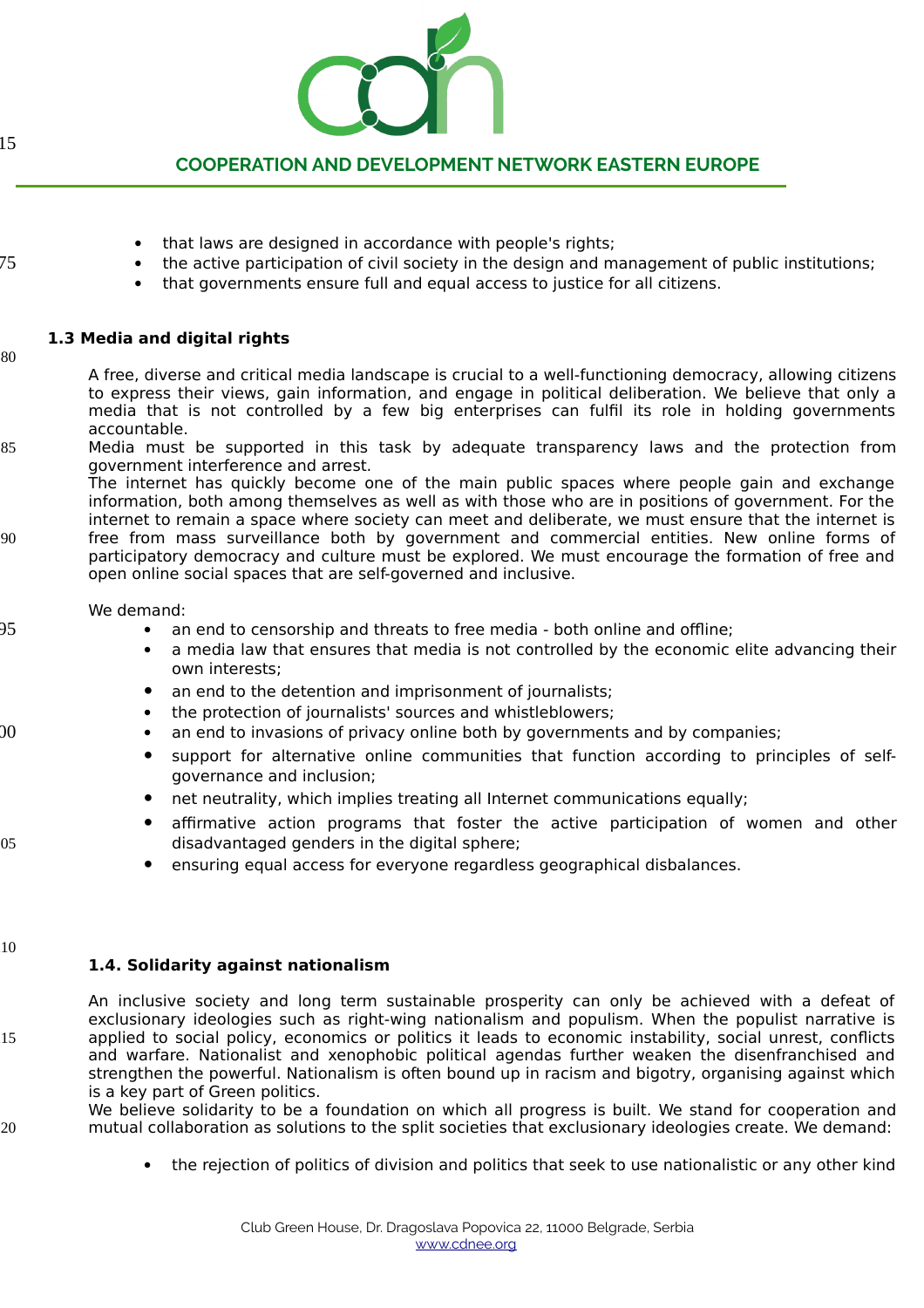

of exclusionary rhetoric at the expense of minorities;

- not to provide a public arena for rhetoric and policies that aim at inciting hatred;
- an end to the discrimination of groups that do not conform to national customs shared by the majority.

125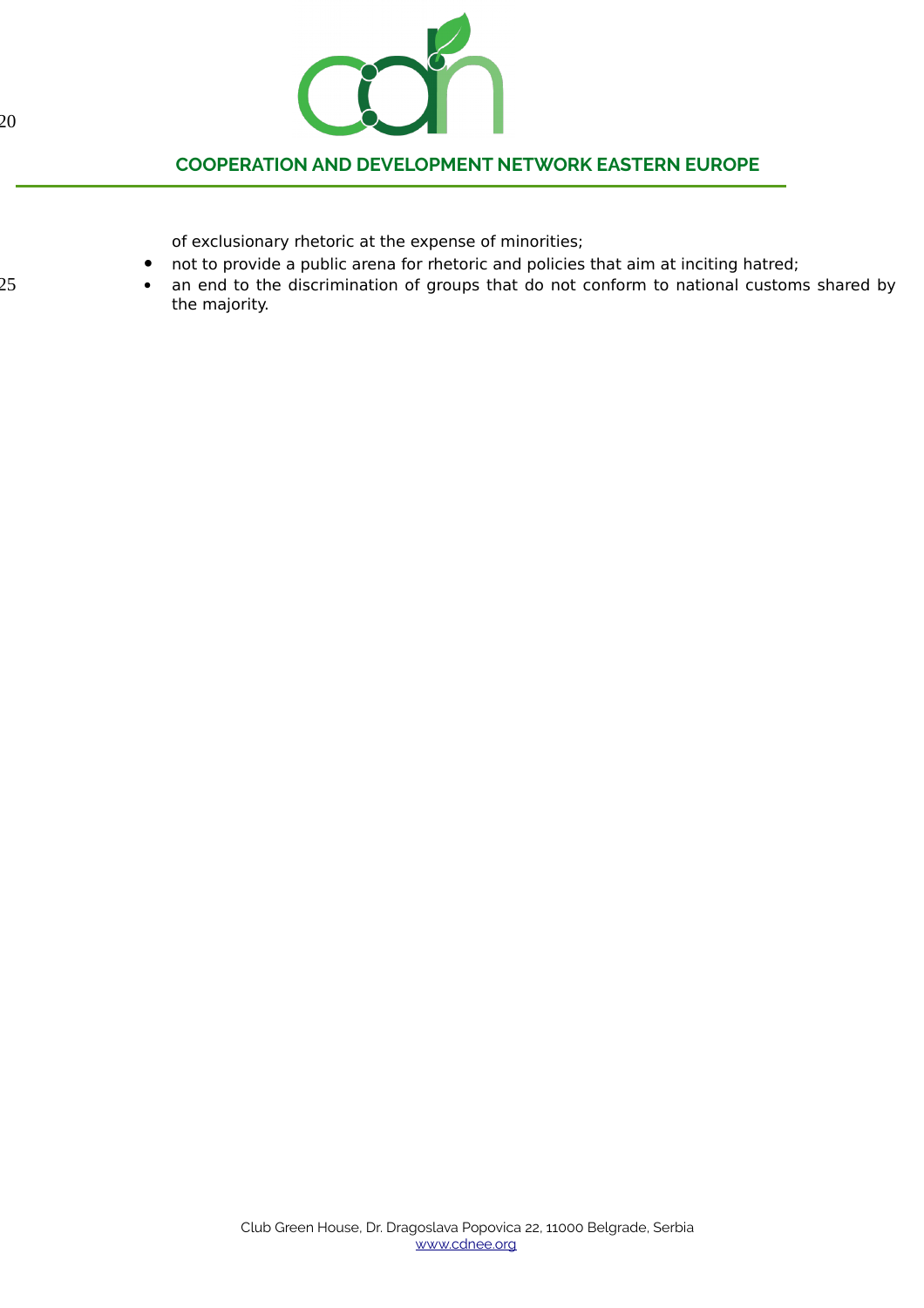

30

145

150

155

60

55

## **2 Social rights**

We believe that social rights are essential for all people to be autonomous members of their societies. Social rights should be considered fundamental and be provided by all governments. Social rights include equal access to quality education and healthcare, right to housing and employment. It is crucial to have strong implementation of social rights to have an inclusive, equal and just society in peace. 130

## **2.1 Gender**

Gender equality is fundamental to a just society. Long-standing patriarchal traditions have resulted in the oppressive, exploitative and discriminatory treatment of non-males, effectively relegating them to second class status. Sustained action, guided by a strong feminist perspective, is needed to overcome this problem. Gender equality is the necessary foundation for a peaceful, prosperous and sustainable world. 135 40

We demand:

- equal access to the labour market, opportunities and fair pay for people of all genders; the gender pay gap must be eliminated;
- better policies against gender-based violence with determined combating of discrimination and hate crime against LGBTI+ people and a legal recognition of all sexual orientation, gender identities, and gender expression and sex characteristics;
- that governments ensure equal access to social rights for people of all genders;
- LGBTI+ people should have equal rights with regard to marriage, adoption and parenting, work-related benefits, pension rights and immigration and asylum;
- that sex work is legalised -- or at the minimum decriminalised -- to protect the human, health and labour rights of sex workers;

## **2.2 Social security**

We believe that one of the strongest cohesive forces in any society is social solidarity expressed in practice through state guaranteed social security. Social security is an important means for achieving prosperity for all, equality and meaningful lives. A welfare state should enable all inhabitants to lead dignified lives. In order to achieve this social security should not only ensure survival but enable people to actively participate in the cultural and social life of their communities.

We demand:

- affordable, accessible and adequate healthcare guaranteed by the state;
- affordable, accessible and adequate housing guaranteed by the state with a special emphasis on the housing needs of young people;
- the right to an income which covers physical and social needs and which does not depend on employment;

170

that all citizens have full and equal opportunities for personal and social development.

## **2.3 Youth**

175

As an organisation of young people, we recognise the key role of youth in society. Youth is not only the future of society but its present too. Often, they are not seen as an active and equal actor in the political, social, cultural, and economic spheres and are excluded from decision-making processes or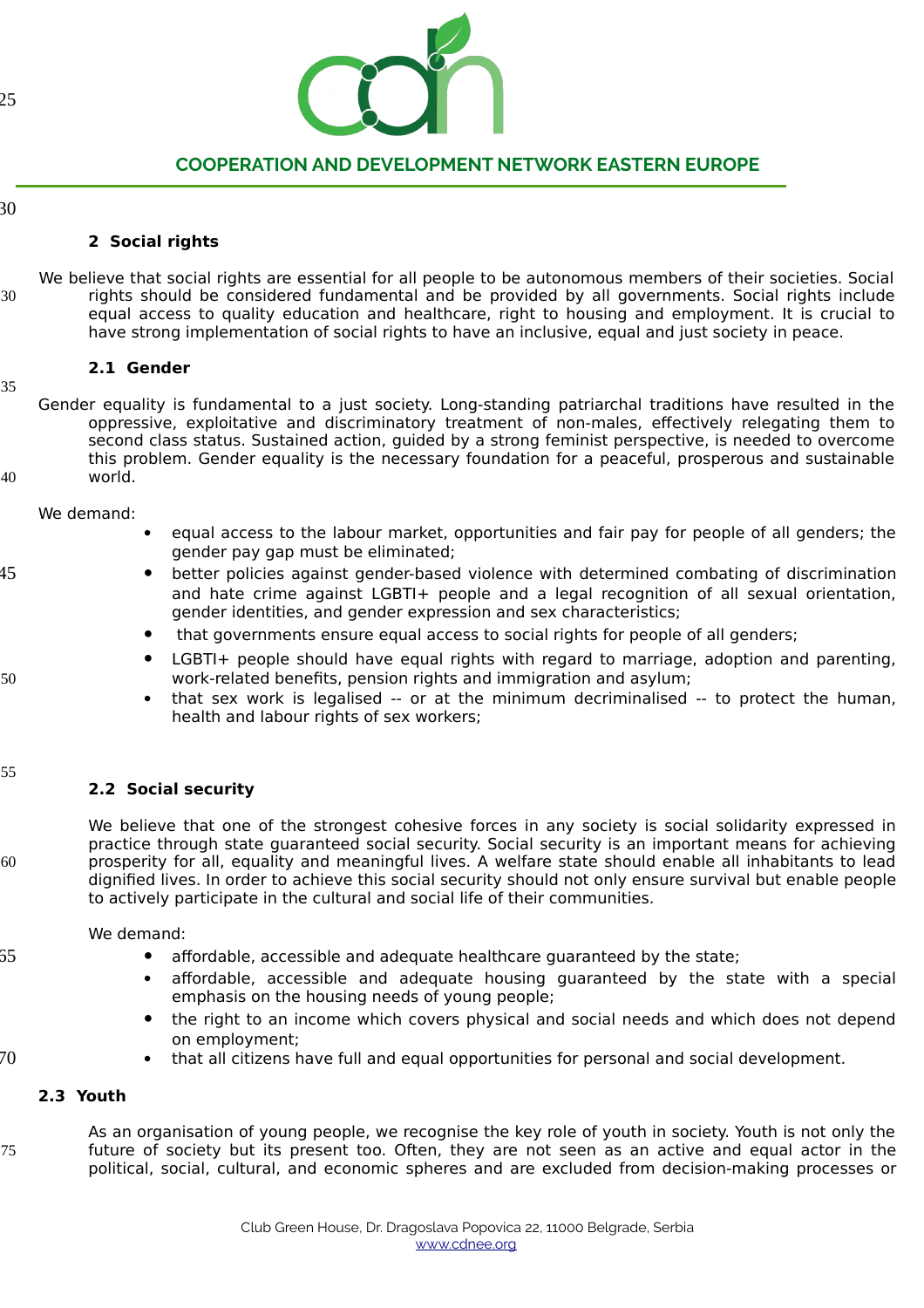

#### 35

treated as mere tokens. We support youth rights in every aspect of social and political life and strive for making youth's voice heard. We believe that active citizenship should be encouraged among youth and, as a minimum, youth rights should be proactively defended in order to strengthen their position in society. Education is one of the most important means enabling youth to stand up for their rights and fully contribute to democracy. We believe the current educational system must be fundamentally reformed enabling the direct and equal participation of students in the learning process. Education is for progress, sustainability, diversity, and prosperity. We highlight the value and importance of nonformal education as an inclusive alternative to current institutional forms of education and as a major provider of skills to foster participation in democracy. 180 185

### We demand:

- free, accessible, and adequate education for all;
- accessible legal means for youth to insist on their rights;
- youth centres in every community;
- independent funds for youth projects by youth;
- learning processes that are adjusted to individual learners' needs, competences and interests;
- support for and recognition of non-institutional and alternative forms of education.

# 195

215

190

## **2.4 Inclusion**

- As a Green organisation encompassing a geographically and ethnically diverse region, cultural rights and non-discrimination is a vital part of our worldview. Cultural diversity is of fundamental value to us. Protection of diversity fosters inclusion and equal participation of every person in state affairs, public and everyday life, and guarantees that each individual has equal opportunities for personal and social fulfilment. Inclusion and openness help create a more welcoming society, where a variety of ideas, efforts and perspectives may thrive. 200
- We believe that every community has the right to use their own language and to preserve their traditions as long as they do not violate the rights of others. Therefore we stand for social sensitivity, for peaceful co-existence, and for the preservation of cultural heritage, traditions, and local languages. We condemn any discrimination based on race, ethnicity, gender, sexual-orientation, belief, selfidentity et cetera. 205

#### We demand: 210

- state guarantees for the protection of cultural heritage for all ethnic and cultural groups;
- that discrimination based on race, ethnicity, gender, sexual-orientation, belief, self-identity etc. is made illegal;
- state guarantees for the usage of minority languages in areas where accepting them as official languages is reasonable;
- that states do not impose any defining characteristics, such as exclusionary cultural norms, as the ones to be followed by citizens.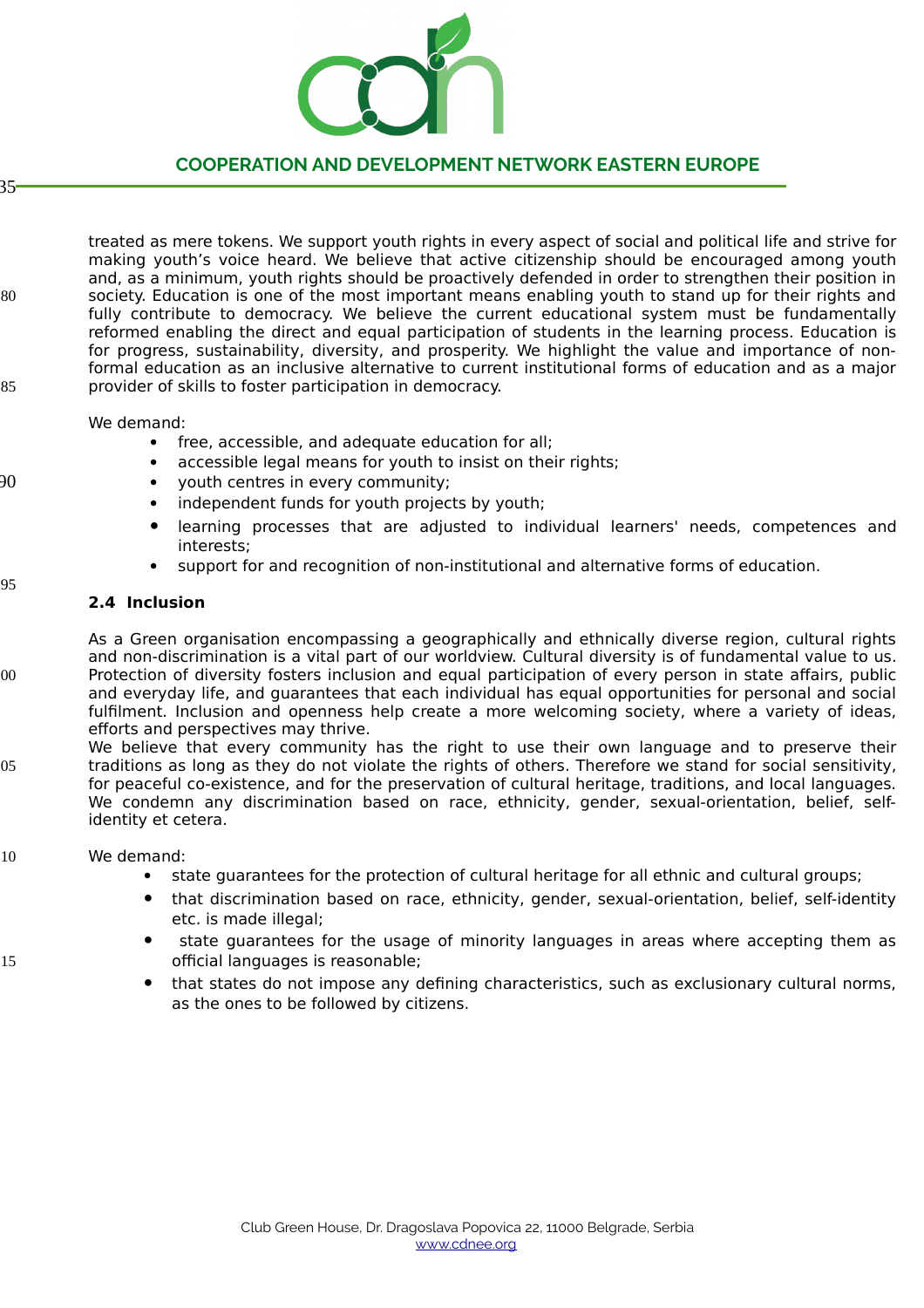

## **3 Environmental justice**

We as Young Greens take ecology and environmental justice as guiding principles in our worldview and political ideology. Out of all species on earth, human beings are the only ones drastically using and subduing nature to suit their own needs. Pollution, the altering of habitats, extinction of species, climate change et cetera affect all living organisms. A healthy environment and stable ecosystems are a prerequisite for a healthy society. At this moment many are living beyond the capacities of this planet and have little awareness of the repercussions thereof. We need to start acting responsibly and humbly, building a society on the principles of sustainability and respect of nature's capacities, limiting our own harmful impact. 220 25

#### **3.1 Climate change** 230

Decisive action to counteract climate change should be taken immediately. The global scientific consensus has laid out very clear warnings that this is non-negotiable. As an issue that will have irreversible and tragic effects on all of humankind, this is something we understand as urgent and a priority. To properly fight the acceleration of climate change, climate action should be taken at all levels, from the personal to the global.

We demand:

- that aggressive climate change adaptation and mitigation policies are implemented at every state or regional level;
- that the biggest polluters both companies and countries are held accountable for their contribution to climate change and care for its victims;
- that all states create comprehensive plans to transition to 100% renewable energy that is produced and controlled locally and affordable to everyone;
- that no plans for new fossil fuel extraction or burning are made or approved and divestment from fossil fuel is encouraged;
	- that global climate policy (i.e. UNFCCC) is not a vehicle for corporate interest and instead puts the needs of all citizens first.

#### **3.2 Environmental preservation and biodiversity** 50

We recognize that the planet does not serve just humankind but all living beings, including plants and animals. We believe that the protection of natural resources and the earth itself is crucial. Animals and plants play a crucial role in our ecosystem – other living beings and their preservation should be considered an important part of all decision making. Energy should be produced sustainably and not do irreversible damage to the planet.

We demand:

- that all policies' effects on the planet are considered and that harmful extraction techniques (e.g. fracking) are banned;
- that authorities stop deforestation and support the growth of new forests and trees;
- that animals be given legal rights that go beyond their utility for humankind;
- more education on endangered plants and animals and the crucial role plants and animals play in our ecosystem;
- that the use of agricultural land for fuel is forbidden and that research into recovering fuels

245

235

240

255

60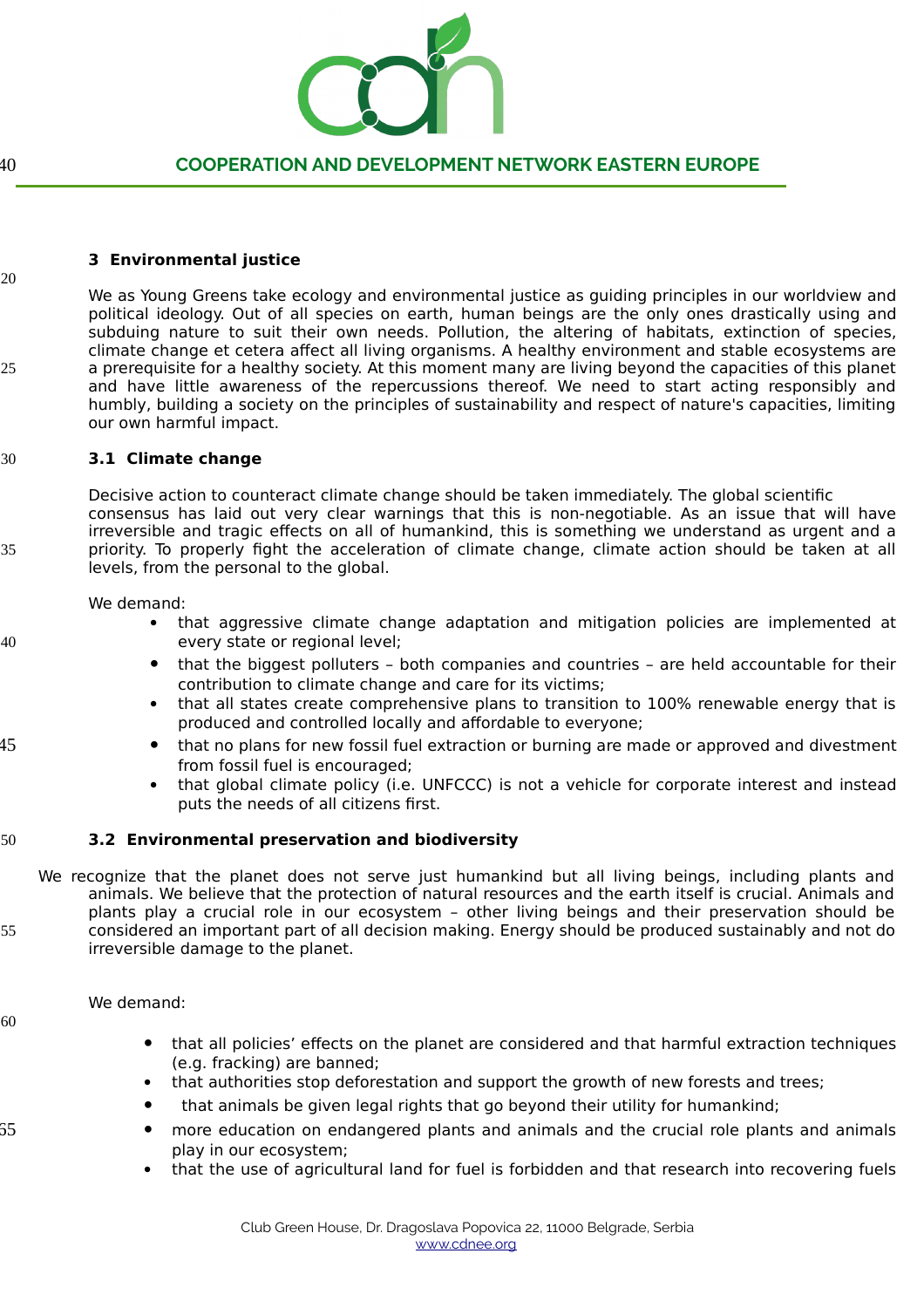

from waste is promoted.

#### **235 3.3 Water and food** 270

Water and food security has to be one of the primary concerns and aims of society. They are basic for the survival of every human being. Access to clean water resources and quality food should be unconditionally guaranteed as an intrinsic right for all living beings. Consumers should be incentivised to change their habits, prioritising a low carbon diet by consuming local and organic food. We oppose Genetically Modified Organisms (GMO) in food and farming and any monopolisation in food production and seed. Food production should be done with great care for their impact on human health, the environment and other living beings and based on principles of sustainability.

#### We demand: 280

- clean and potable water for every household; the privatisation of water sources should be forbidden;
- that water and food are of secure and sustainable based on the latest scientific knowledge and social values;
- an access to adequate, easy to understand information about the production, origin, content and health-effects of the food products we consume;
- a ban on the use of additives and other substances that harm living organisms, soil and water;
- a regulation of the monopolies in food production and water provision.

## **3.4 Urban ecosystems**

Urban areas are the most quickly developing human settlements in the world. A majority of the

population now lives there, making cities a crucial part of our societies. Cities have high demands for goods (e.g. food, water and energy) which they are not fully able to satisfy themselves, and which are imported from other areas. As big concentrations of people and human activity, cities produce and are subject to high pollution and lower standards of living than in rural areas. Cities should not continue to function in a way that is harmful to their inhabitants and the rest of the planet and its people.

#### We demand: 300

- that measures of precaution are taken to ensure that the Air Quality Index (AQI) in inhabited areas stays below 100;
- that public transportation is a reliable, fast and cheap option of transport for all citizens;
- that urban areas are transformed to encompass green zones and prioritise cycling and walking to other means of transport;
- an uncompromising zero-waste policy for all national and local waste management systems, with strong incentives (e.g. high fees for unsorted waste);
- the promotion of waste prevention and re-usage of materials from an early age and to all generations of society, and simple and accessible recycling for everyone.

45

275

290

285

295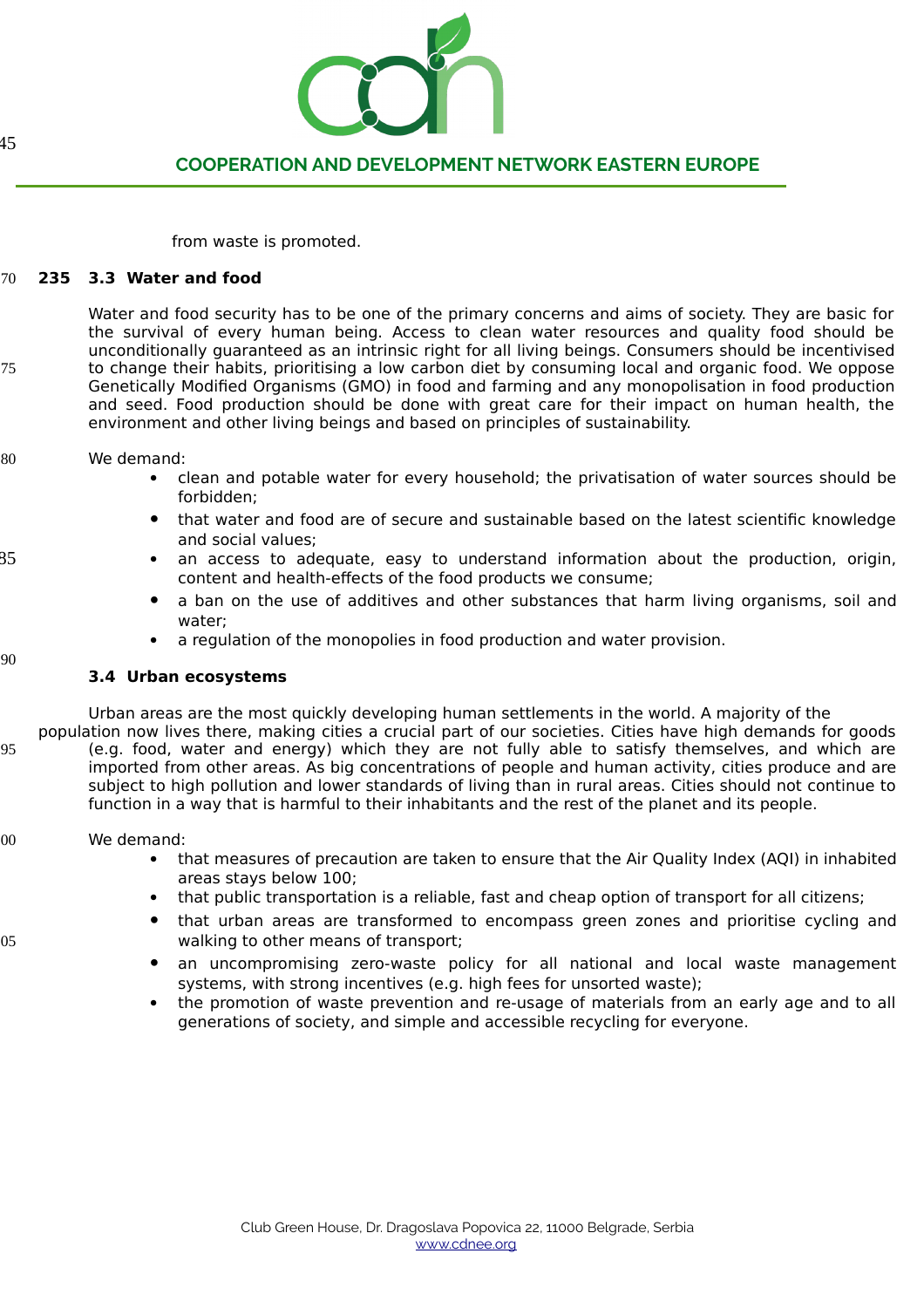

### 310

315

## 4 **Economy**

We believe that we urgently need a new form of organising our economy. Our societies should orient themselves away from consumerism and the accumulation of wealth and instead provide everyone with the opportunities needed to live a fulfilled life. The current economic model has had serious negative consequences for people and the environment. Firstly, the unequal distribution of wealth directly affects countless lives and entrenches power imbalances. Secondly, the use of natural resources to produce more and more material goods endangers the environment and affects especially the lives of the marginalised and future generations.

320

330

335

340

345

350

We believe that the answer can only be a community-based approach based on cooperation and sustainability where meeting everyone's fundamental needs – including our desires for sociality and creativity – take centre stage.

#### **4.1 Labour** 325

Work constitutes a large part of most people's lives and livelihoods are often directly linked to income generated by labour. Therefore, fair and just labour rights are crucial aspects of personal well-being and functioning democracies. The right not to be exploited in the workplace is fundamental for a healthy society. Women, youth and minorities are still the most vulnerable to exploitation in their work - there should be stronger protection for these groups. Today's economic model has seen a rise in jobs which offer unsatisfactory working conditions such as low wages, unstable hours, tasks that are not mentally stimulating, and precarious contracts. These developments are detrimental to society as a whole. Our economy and concept of work should focus on providing jobs that give enable for material and mental well-being.

We demand:

- equal labour rights for all people, regardless of their gender, race, sexual orientation, disability, or nationality;
- abolishment of unpaid internships;
	- a living wage, or income that is enough to sustain your basic needs;
	- abolishment of contracts that do not guarantee a set number of hours;
- protection of labour unions and collective bargaining;
- that the highest salary in a company be no more than 6 times the lowest salary.

### **4.2 Trade**

As one of the key drivers of globalization, trade is a crucial aspect of our societies and current economic model. This has resulted in the proliferation of economic inequality and instability, rather than creating an economy that benefits everyone. This has been driven by reckless self-interested behaviour by multinationals and the financial sector and aggressive trade policies that are created in the interest of corporations, not the wider society. This gives unequal power to business interests, leading countries to a democratic deficit. Trade is important and can benefit humanity greatly, but it must be undertaken in the spirit of fair cooperation and respect for the environment.

355

We demand:

 that undemocratic trade deals that favour corporate over citizens' interests are replaced with fair trade deals where partners benefit equally;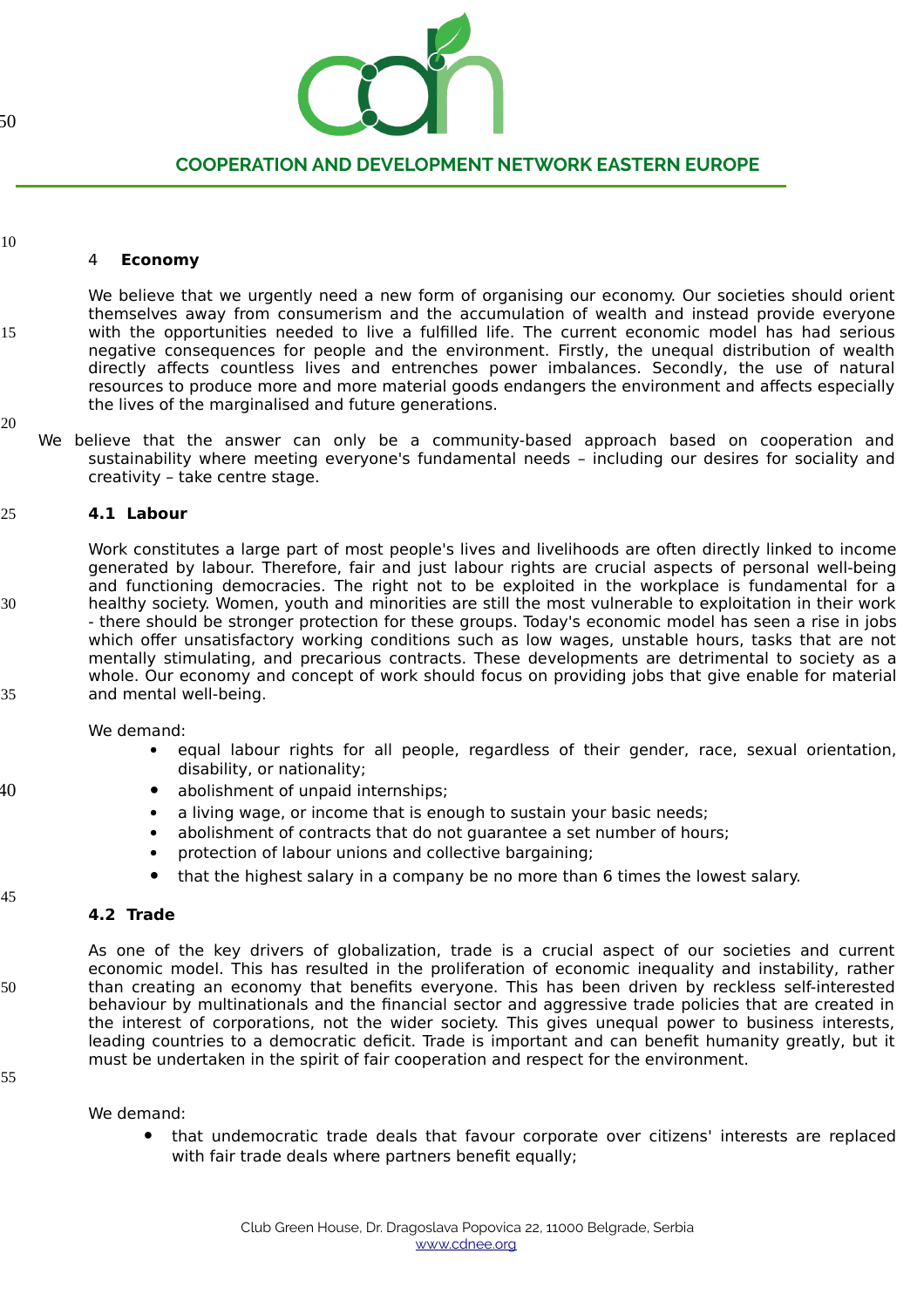

60

360

- that all trade agreements are put under serious scrutiny: negotiations must be transparent and review from citizens groups and civil society should play a crucial role;
	- that trade relationships between Eastern Europe and the EU and other major partners are truly beneficial to all parties.
- 65

30

385

## **4.3 Alternative economic organisation**

- We envision a system of economic organisation that is based on collective stewardship of our natural resources and collective control of the means of production. Communities need to be in control of the production facilities and decide themselves what their needs are and how they can be best fulfilled. We need to put an end to the privatisation and commodification of our common goods: our environment, our cultural heritage and the knowledge produced by the sciences. 370
	- Work must allow people to contribute to our common good and realise their capacities. Less stress should be put on the production of material goods and more on collaboration, the provision of social goods, and the development of the arts and sciences. This new economy needs to be sustainable in all aspects and always include the needs of future generations and of our environment in its thinking. 375

### We demand:

- a reform of intellectual property rights law;
- progressive taxation and prosecution of tax avoidance;
- transparent and participatory budgets controlled by citizens;
- a stop to the privatisation of common goods;
- a re-democratisation of privatised public and common goods;
- support for the establishment of cooperatives.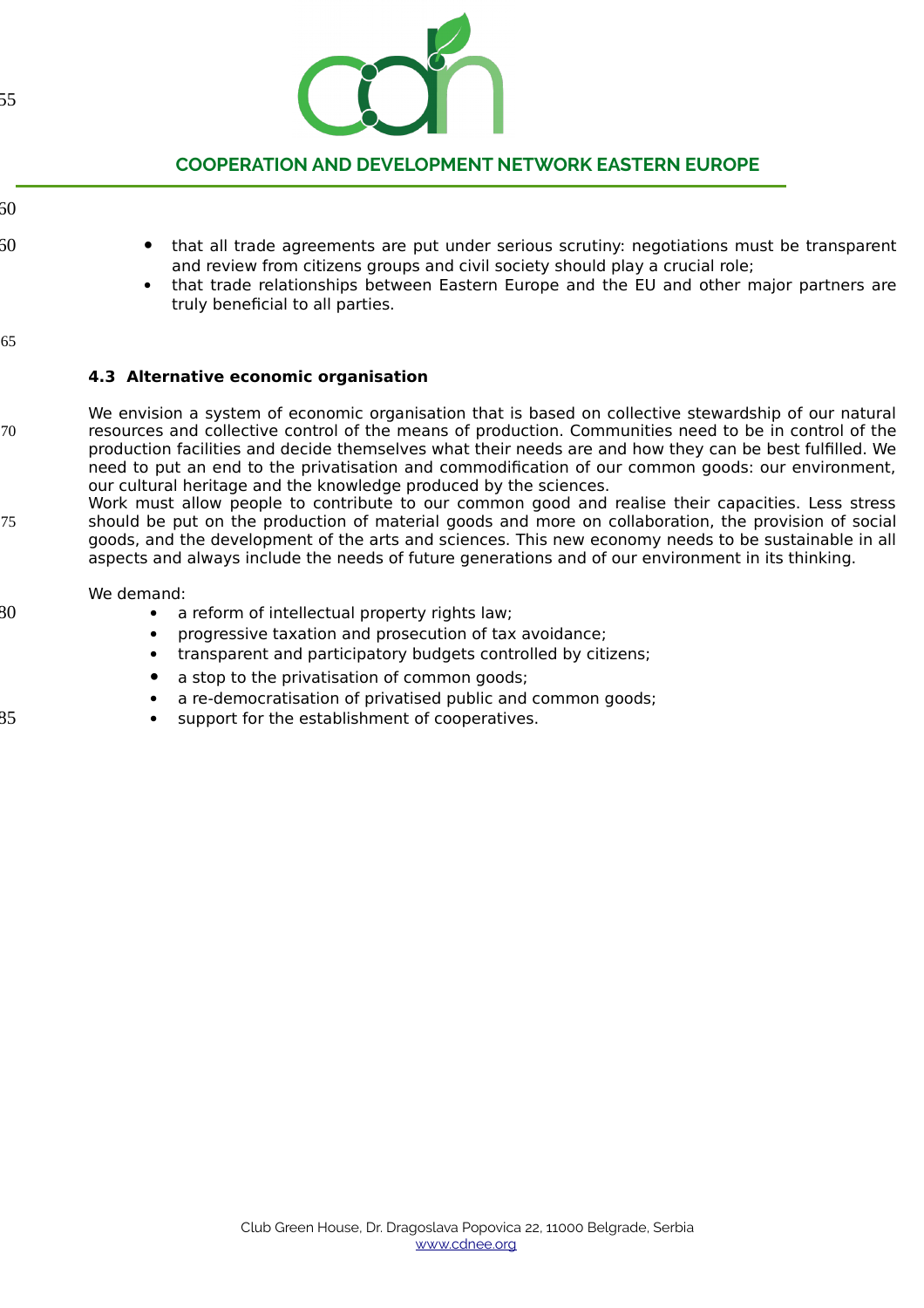

65

410

415

430

435

## **5 Global Affairs**

We strongly believe that the social change we envision can only be achieved through cooperation at the global level aimed at reaching sustainable solutions. We support international organisations, unions and agreements that work towards peaceful solutions to armed conflict and foster cooperation on climate issues, fair international trade and humanitarian support. We call for the economically more developed nations of the north to assume the responsibility for their historical behaviour and act to lower the difference with the majority of countries, which have suffered and still suffer from exploitation. All international relations should be based on non-violence and conflicts should be solved in negotiations based on mutual respect and multilateral communication. A fairer and more equal world, with a more balanced distribution of goods and resources, is better for everyone. 390 395

### **5.1 Peace**

We as Young Greens strongly stand for peaceful means as a core principle and strive to create a world with a culture of nonviolence. War is both the cause and consequence of great human suffering and as such must be overcome if people are to live fulfilling lives. International cooperation and peaceful facilitation of negotiations should be the primary way of addressing conflict. We condemn all behaviour by public and private stakeholders that aims at profiting from armed conflict, and see it as complicit in the perpetuation of the destruction of societies and the earth. We want to build a strong and sustainable peace by strengthening tolerance, economic equality, environmental protection, respect of human rights and social security in all parts of the world. 400 405

### We demand:

- the abolishment of organizations that propagate military actions, except when acting in selfdefence against armed oppressive regimes;
	- the pursuit of general and complete disarmament and a stop to arms trade;
- an international agreement to ensure a complete and definitive ban on nuclear, biological and chemical arms, anti-personnel mines and depleted uranium weapons;
- respect for everyone's right to self-determination, specifically the peaceful separation of countries who desire independence;
- that the international treaties on armed conflict, such as the Geneva Convention, are respected in all armed conflicts and that breaches of these treaties are severely punished.

#### **5.2 European Union** 420

We understand Europe as being more than just an accumulation of individual countries. Cultural, economic, historical and political reasons make Europe an interdependent and transnational community.

The European Union should be a mutual and crucial project to enhance the cooperation among the countries of the continent. The European Union must be a community based on mutual respect, transparency, and prosperity. We see the future of Eastern European countries as being part of this community, however, not at the expense of becoming a source of underpaid labour or a market for otherwise unwanted products. 425

We demand:

- that the EU guarantees equal treatment and rights of Eastern European citizens coming to work within the EU in law as well as in practice;
- that Eastern European countries are treated as equal partners within and outside of the EU;
- the democratisation of the EU's institutions direct elections for the Commission, real decision making power for the Parliament;